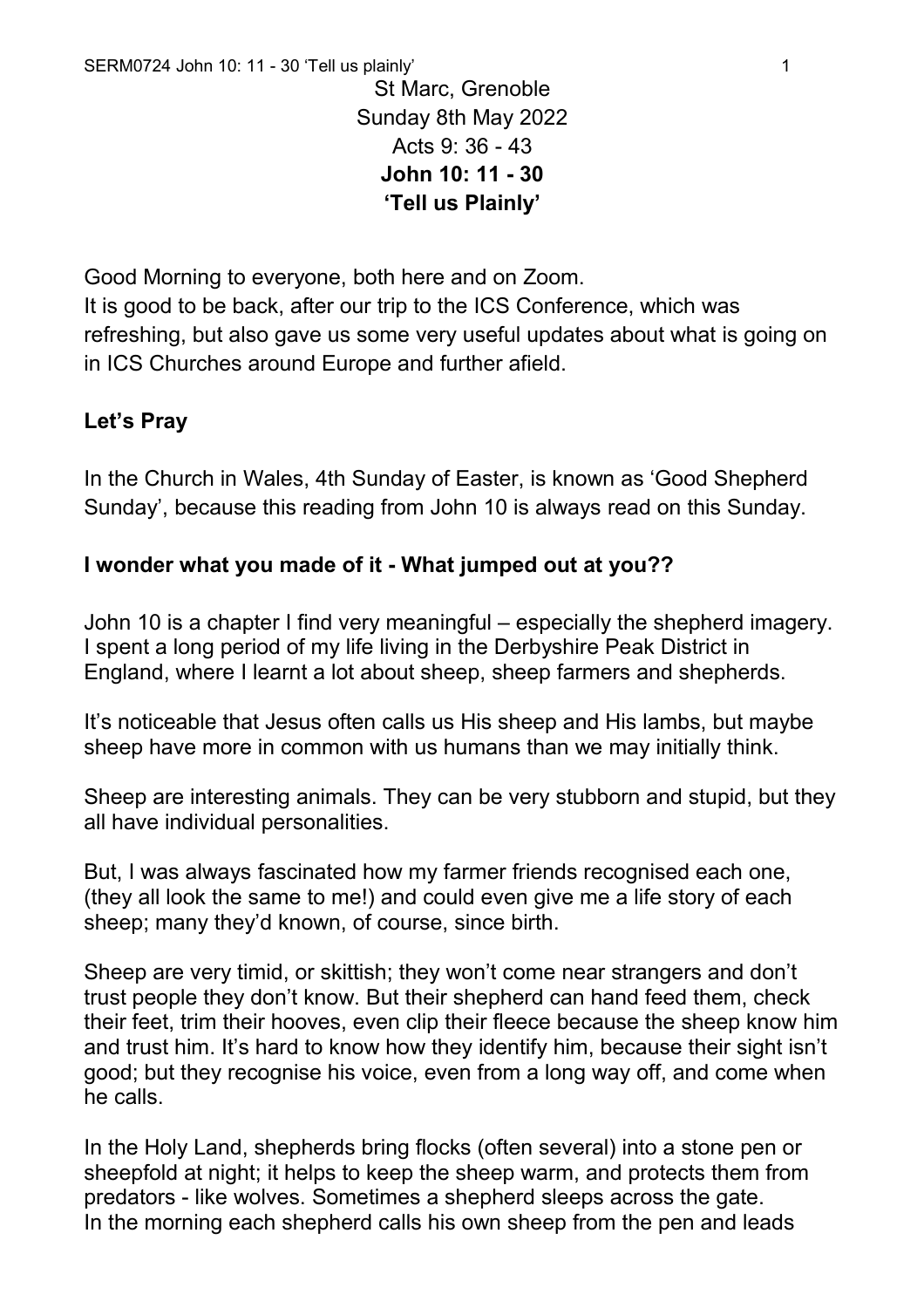SERM0724 John 10: 11 - 30 'Tell us plainly' 2

them out through the gate for the day's grazing – the path to life? Middle Eastern shepherds always lead (not drive) the sheep, calling as they go.

We read in the earlier part of this chapter (John 10) that Jesus used this wonderful word picture to show his relationship with us.

But, there's a bigger picture. Shepherd imagery was traditionally used to describe kingship, this possibly dates back to King David, who was, of course, a shepherd boy when he was anointed by Samuel (on God's instructions) as the future king of Israel.

There's a lot in Jesus' shepherd word-picture. He says He is the gate for his sheep; in other words *The* way into life – fulfilled life! And, Jesus the shepherd (kingly connotations) leads us through that (narrow) gate into the correct path of life.

He leads us the correct way – in another place He said I am the Way, the Truth, and the Life. No one comes to the Father except through me.

So, let's get back to today's Gospel reading; John notes it was the Feast of Dedication – otherwise called Hanukkah, a celebration of an occasion around 167 BC when the Judeans led by Judas Maccabaeus kicked the occupying forces of Antiochus Epiphanes out of Jerusalem; resulting in Judas and his family being recognised as kings, starting a dynasty which lasted 100 years.

Three years to the day after the occupation, they solemnly purified the Temple, offered sacrifices and prayed that God would never allow them to suffer such an affront again.

This highlights the concern by the Jewish scholars as to whether Jesus was indeed Messiah – come to free the people of Judah, once again, from the tyranny of occupation. But, of course, although Jesus was the Messiah, he wasn't the sort of 'deliverer' they'd been expecting.

So this was a truly explosive time for Jesus to be claiming that He is the Good Shepherd, and - as they would understand, the long awaited Messiah; God's anointed, the King of Kings.

But the Judeans surrounded Him and demanded He should confirm or deny His claim; 'How much longer are you going to keep us in suspense? If you are the Messiah' they said 'say so out loud'.(Tell us plainly!)

Of course, Jesus did not back down 'I already told you and you didn't believe'. (But) The works I am doing in my Father's Name give evidence about me. i.e. What more proof do you want??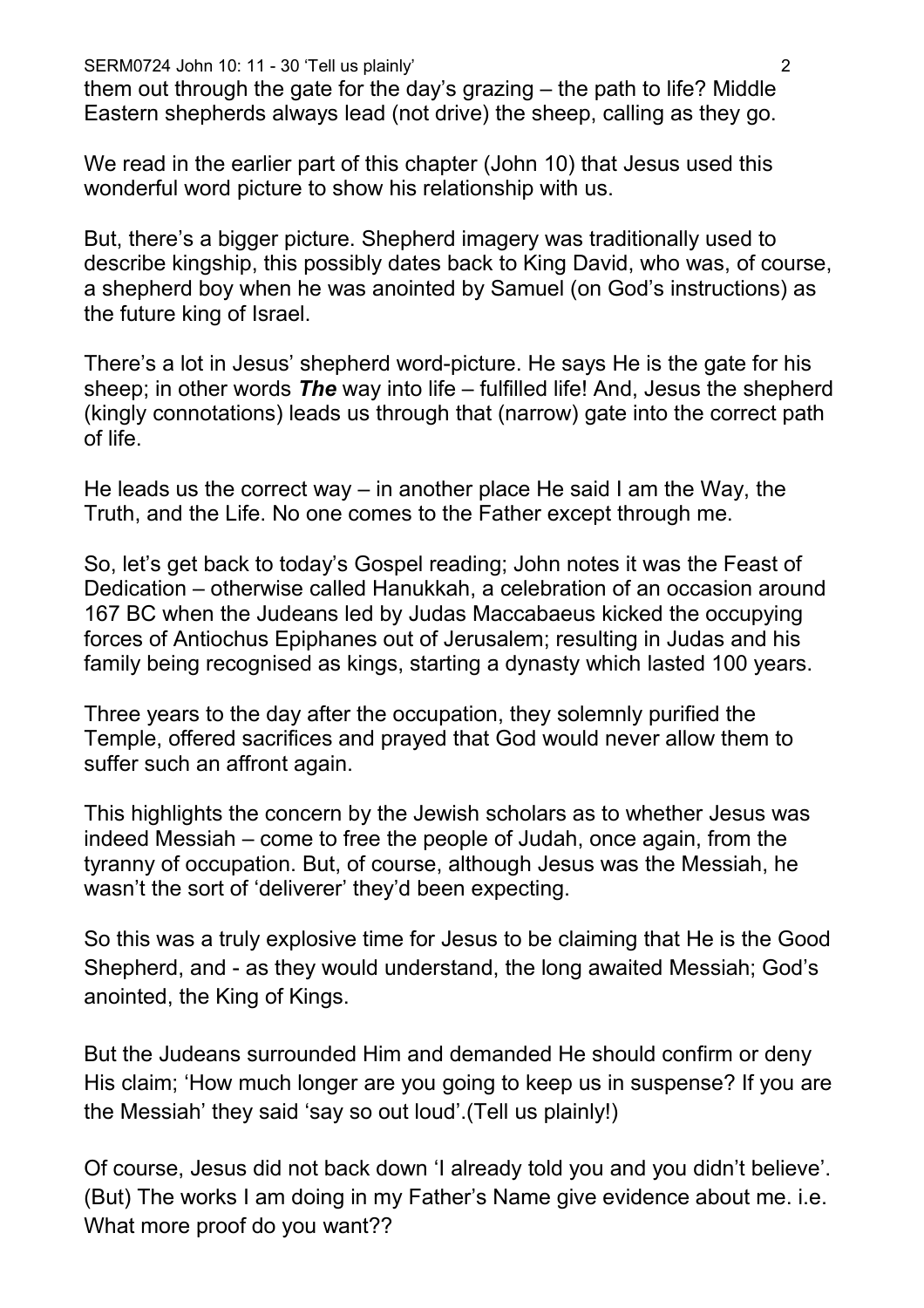'You don't believe, because you don't belong to my sheep (my Flock)

Jesus affirmed: 'My sheep hear my voice, I know them and they follow me. I give them the life of the coming age. They will never, ever perish and nobody can snatch them out of my hand. I and the Father are one."

This was dynamite, 'Blasphemy' to the Judeans, and we're told later in the chapter that they picked up stones to stone Jesus; they tried to arrest Him, but He managed to get away from them.

Jesus came to lead people (people just like us and including us) back to God, like sheep to a sheepfold. While the Judean people had been longing for a Messiah who'd kick out the Romans, return Judea to the Judeans, and go back to the idea of an 'easy, more comfortable life' without the tyrannical occupation of the Romans.

Jesus' intended mission, on the other hand, was to lead everyone who'd follow Him, like sheep following the shepherd, back to God and to introduce them to the concept of eternal life – living face to face with God and worshipping Him in the amazing security of His presence.

Jesus explained this eternal life wasn't only for the Judean people, it was freely available to anyone who'd listen to His voice – the shepherd king – and follow Him towards the new life in God's eternal presence.

In the eyes of the religious Jews, that was outright blasphemy, because they considered themselves God's only chosen people and they could not accept that anyone else, especially Gentiles, like us, were entitled to be close to God.

But Jesus invites every one of us to hear His voice, and follow him, like sheep following a 'good shepherd' to the safety of God's sheepfold. We all need to listen out for the firm and comforting leadership of our saviour's voice in our daily lives and to follow Him where He leads us – into the Father's presence.

Too often we paint the 'Good Shepherd' as a cosy, peaceful, gentle leader; but these were challenging words. What Jesus was saying was dynamite, a direct challenge to the self-promoting religious leaders of the day.

On the Sunday of our AGM it's important for us to remember our faith is definitely not cosy, we mustn't ever become complacent. We're called to follow Jesus, in counter cultural ways: healing the sick, caring for the poor and rejected. Loving God with everything we have, and loving and caring for our neighbours as ourselves. Not easy?!